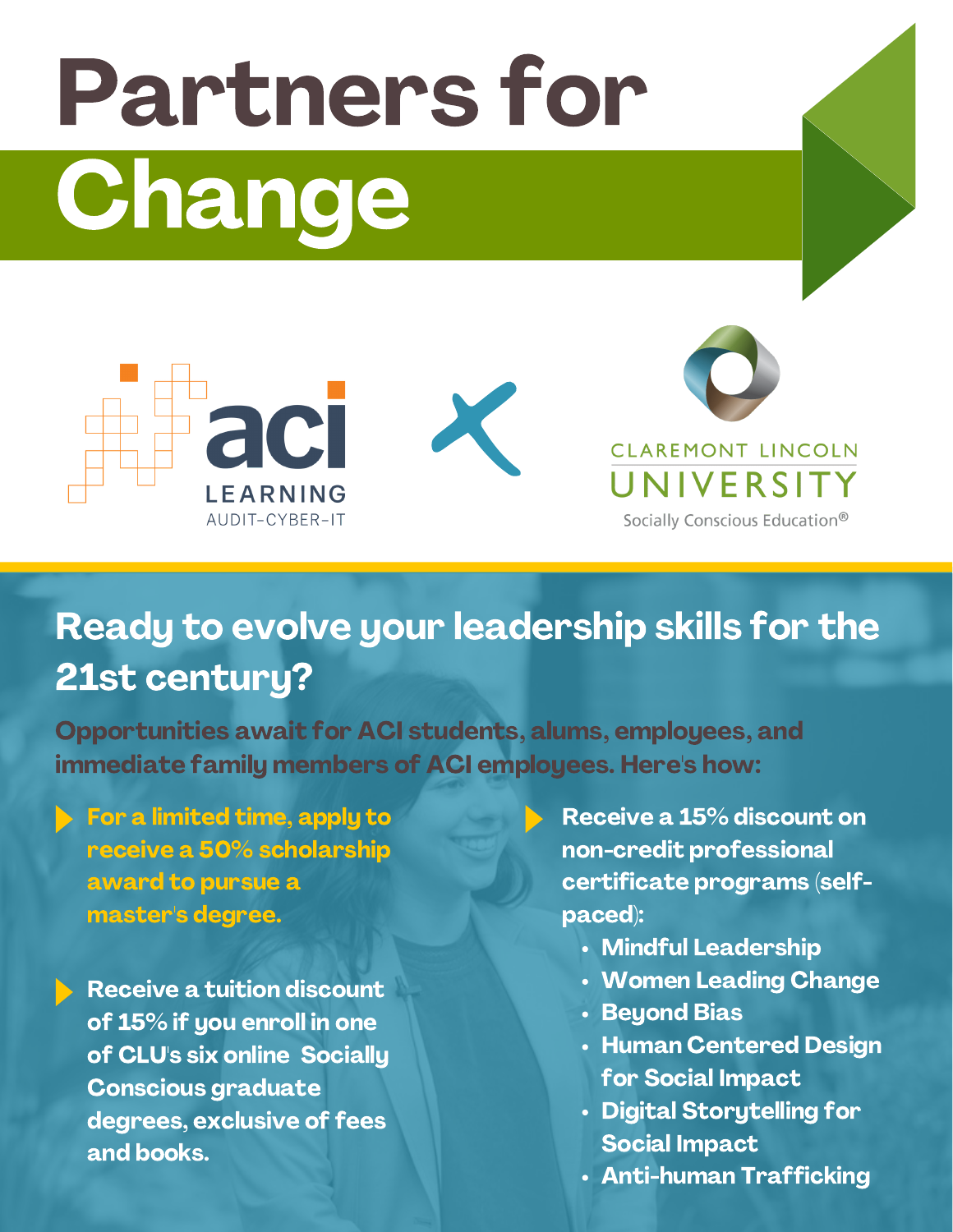

## Affordable

# Accessible

#### About Claremont Lincoln University

Claremont Lincoln University (CLU) is a nonprofit, Western Association of Schools and Colleges (WASC) accredited, online graduate university which values and teaches Mindfulness, Dialogue, Collaboration, and Change to create sustainable positive social impact. CLU is a thought leader on living, learning, and making a difference in the world. Created on the principles of ethical leadership and The Golden Rule, CLU is leveraging the digital education revolution with innovative programs that are creating a global community of changemakers.



#### The Claremont Core®

An integrated sequence of skills from which changemakers develop capacities for awareness of self and others, engaging dialogue and collaboration across differences, and effective strategies for organizational and community transformation.

#### Academic Programs

M.A. Organizational Leadership (with concentration choice)

- Higher Education
- Civic Engagement
- Fthics
- Health Care
- M.A. Social Impact

M.A. Human Resources Management

M.A. Healthcare Administration

M.A. Sustainability Leadership

M.A. Public Administration

- Human Resources
- Professional Studies
- Technology Management

#### Contact



(909) 667-4444



admission@claremontlincoln.edu

claremontlincoln.edu/admissions